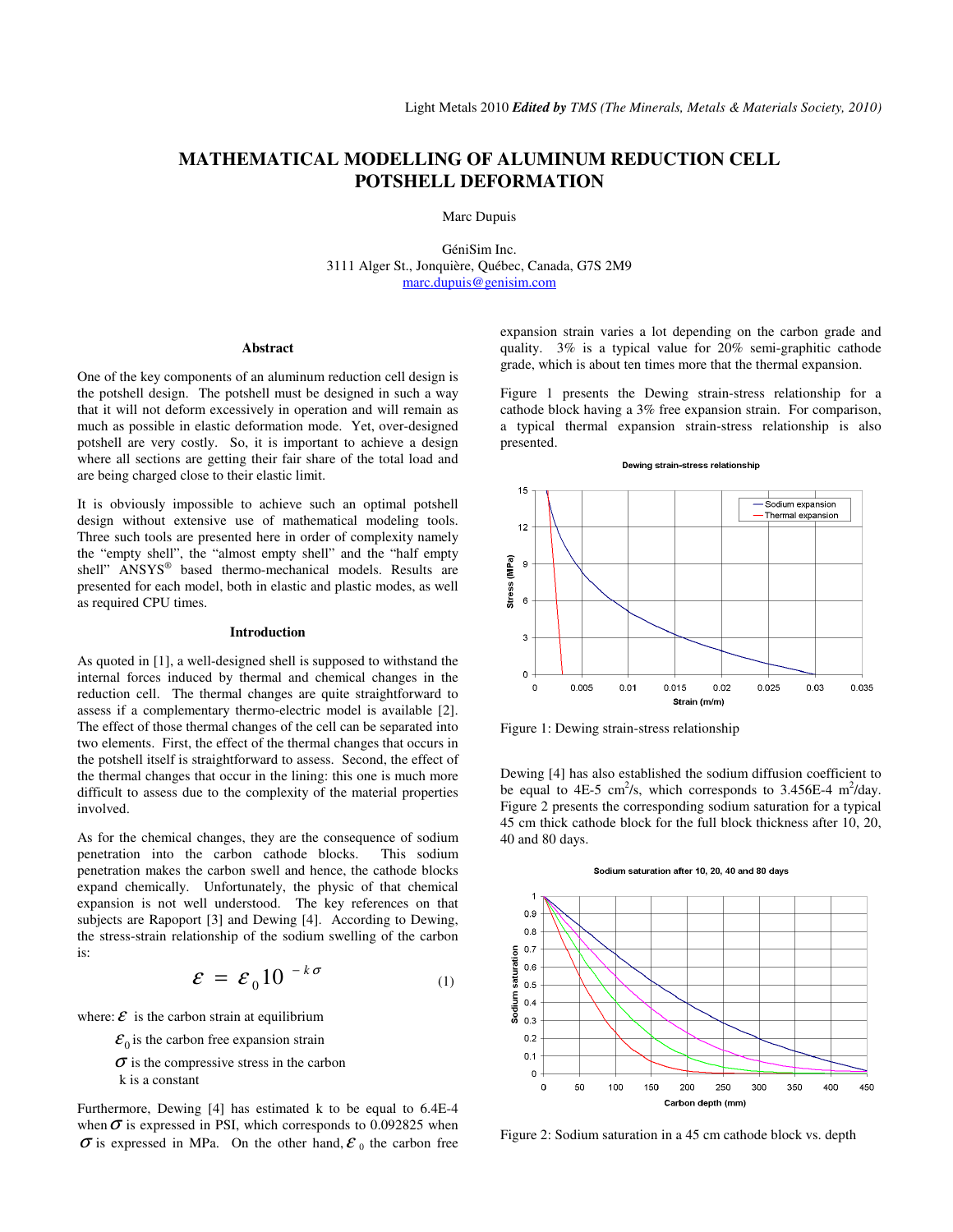Curves presented in Figure 2 can be obtained by numerically solving the diffusion partial differential equation:

$$
\frac{\delta^2 C}{\delta x^2} = \frac{1}{D} \frac{\delta C}{\delta t}
$$
 (2)

Alternatively, it is possible to use the analytical solution of that diffusion equation also presented by Dewing [4]:

$$
C = C_0 \left\{ 1 - \frac{4}{\pi} \sum_{n=0}^{\infty} \frac{1}{(2n+1)} \sin \left[ \frac{(2n+1)\pi x}{2h} \right] \exp \left[ -\left( \frac{(2n+1)\pi}{2n} \right)^2 Dt \right] \right\}
$$
(3)

Figure 3 presents the corresponding sodium saturation for the same typical 45 cm thick cathode block, this time at  $x = \frac{1}{4}$ ,  $\frac{1}{2}$  and  $\frac{3}{4}$  of the total block thickness as function of time as computed by Equation 3. Figures 2 and 3 show that it takes about 80 days for the sodium diffusion front to reach the bottom of the cathode block and about 1000 days for the cathode block to be fully saturated in sodium from top to bottom.





Figure 3: Sodium saturation in a 45 cm cathode block vs time

In summary, the potshell needs to withstand from start-up time the internal forces induced by the thermal changes and in addition, gradually over a period of about 1000 days, the internal forces induced by the chemical changes. To complicate further the matter, the intensity of those internal chemical forces will depend on the rigidity of the potshell structure itself.

# **Historical background**

Considering all this, various types of mathematical modeling tools have been developed in order to assist potshell design optimization work. The ideal situation should allow to include all the physics described above in a comprehensive model and to obtain fast and accurate predictions from it. Speed, in addition to accuracy, is required to be able to use any model to analyze various design proposals relatively efficiently and hence converge on the optimum potshell design in an acceptable time frame.

Historically, this type of model was developed in the late 80's at Alcan International by a group of experts under the leadership of the author. Unfortunately, not much of that huge R&D effort was published at that time. Yet, Read [5] presented that model at a 1990 supercomputer symposium in Montreal. Figure 1 of [5] shows that the model includes the potshell and about half of the lining material. Only the lining material directly under the cathode

blocks is left out of the model geometry. For reason that will soon become obvious, we shall name that type of model the "half empty shell" type of model. The fact that that model was presented in a supercomputing symposium and that we can read in [5] that "the computational task, even in CRAY terms, is staggeringly large" clearly indicates that the hope to be able to use that type of model as an efficient design tool was not achieved at the time.

On the other end of the spectrum, also historically, the "empty shell" type of model was successfully being used to improve existing potshell design as reported in [6] or to quickly analyze potshell design options like in [7] per example. As its name indicates, that type of model only represents the geometry of the potshell itself, which contribute to significantly reduce the computational requirements. Yet, as it rely on an assumed internal load, that type of model cannot take into account the relationship that exist between the potshell rigidity and the intensity of the internal forces.

This is why a third type of model has been developed in the early 90's [1,8]. In that type of model, the lining material between the potshell and the cathode blocks is represented in addition to the potshell itself hence the name "almost empty shell". In that third type of model, instead of using an assumed internal load, an iterative process ensures that the imposed internal load lies exactly on the Dewing strain-stress relationship automatically ensuring that a more rigid potshell is getting a larger internal load.

Almost 20 years after the initial development of these three types of potshell mechanical models, hardware capabilities have increased radically. A model that was way to big to be considered an efficient design tool at the time might become practical. For that reason, it is a good thing to revisit those three types of potshell mechanical models and reassess their relative merits as efficient potshell design tools.

# **"Empty shell" potshell model**

The "empty shell" thermo-mechanical potshell model, like the other two types of models for that matter, is based on the usage of the quadrilateral Finite Strain shell element (SHELL181) in the commercial code ANSYS® [7]. The temperature distribution obtained from the full cell quarter thermo-electric model [2] is applied as a body load to the entire potshell structure. Also for all three types of model, it is possible to solve the mechanical problem only by considering the elastic properties of the potshell steel structure or to consider in addition the temperature dependent isotropic hardening von Mises plasticity behavior of the potshell steel structure using the MISO non-linear hardening option in  $ANSYS^{\circledast}$  [7].

All this is relatively straightforward to setup, but there is still the internal forces generated from the thermal and chemical lining expansion to be specified as boundary conditions in the model. Obviously, model boundary conditions are model inputs, while those internal forces are *a priori* unknown and depend on the potshell structural rigidity. The historical approach to this problem is to rely on a database of past model validation exercises to define an internal pressure (or forces) loading scheme based on the cathode block size and position relative to the potshell. That loading scheme is at best semi-empirical and is typically considered as a trade secret, so it is never presented in publications.

Of course, having to prescribe the value of the internal pressure (or forces) loading as boundary conditions, regardless of the quality and quantity of previous field measurement campaigns and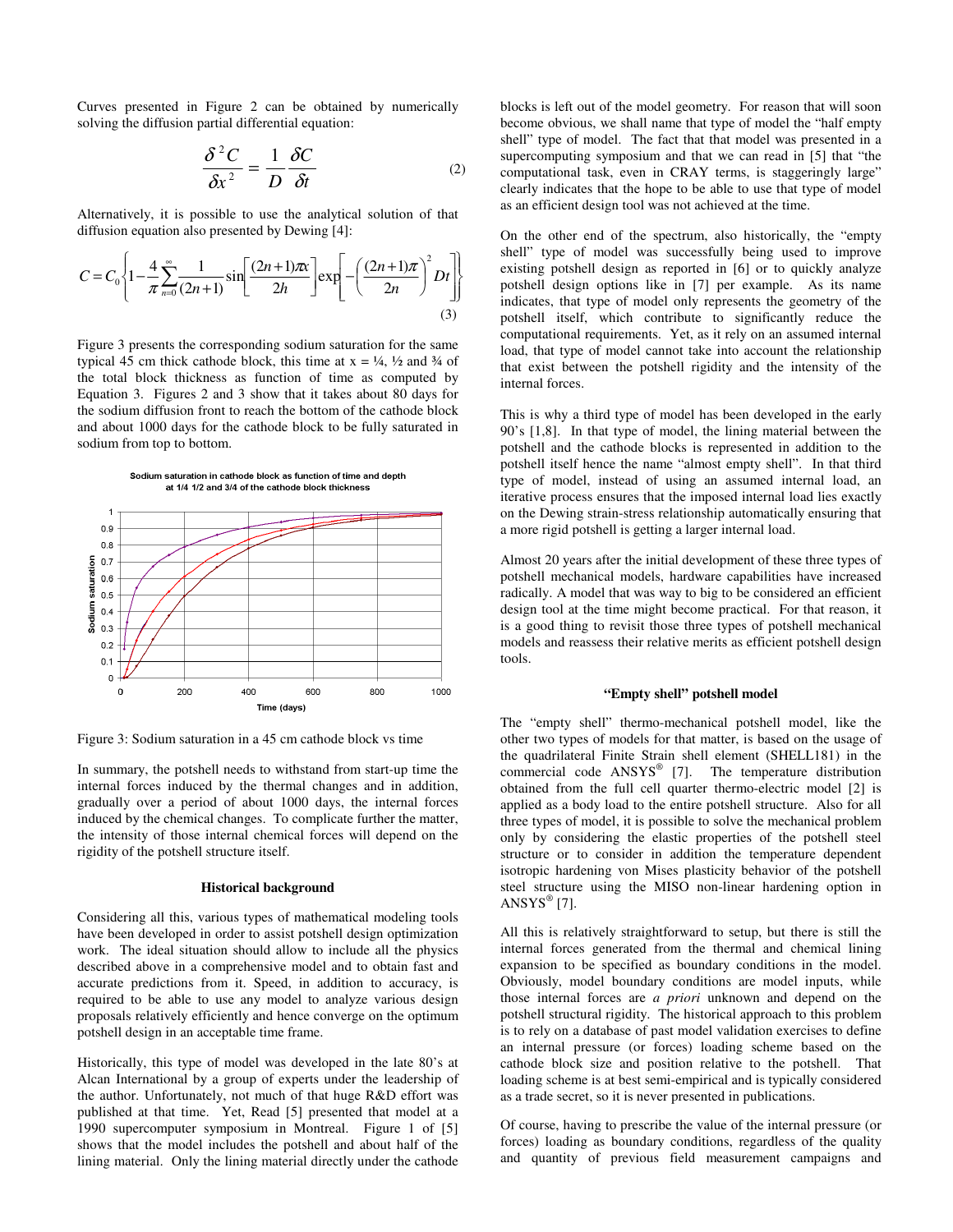subsequent model validation exercises, is a serious weakness. The internal forces that will develop in a new potshell and lining design will depend on that new potshell structural rigidity, on the sodium swelling characteristics of the grade of cathode blocks selected, and on the materials between the blocks and the potshell as previously discussed.

It may be a serious disadvantage, but the corresponding advantage is the fact that this type of model can be solved much more rapidly than the other two types of potshell mechanical models available. Per example, the "empty shell" demo potshell model using only elastic steel properties presented in Figure 4 took only 150 CPU seconds to solve on a 64 bits dual core Intel Centrino T9300 Dell Precision M6300 portable computer running ANSYS<sup>®</sup> 11.0 version.



Figure 4: Elastic mode "empty shell" demo potshell model

The "empty shell" demo potshell model using elasto-plastic steel properties presented in Figure 5 took 11 times more CPU to solve, but still this is only 1706 CPU seconds or 28 CPU minutes.





Figure 5: Plastic mode "empty shell" demo potshell model

# **"Almost empty shell" potshell model**

Clearly, a 30 minutes response time is not a problem, so the "empty shell" potshell model would be the perfect design tool if we could trust that the appropriate internal loads have been applied and hence that the correct potshell deflection has been calculated.

This relatively small turnaround time is opening the door to the option of spending more CPU time in order to increase the accuracy of the model prediction and still having an efficient design tool. In the "almost empty shell" model type, this is achieved by adding the lining geometry between the potshell walls and the cathode blocks all around the potshell and by applying a pressure loading as boundary condition at the carbon block/side lining interface that is lying on the Dewing strain-stress relationship (i.e. that represents the carbon block equilibrium condition). In order to be able to do so, a new convergence numerical scheme external to the ANSYS solver must be setup [1]. Starting from an assumed initial internal load, the task of that external convergence loop is to converge toward that cathode block equilibrium condition pressure loading for each element face of the carbon block/side lining interface.

It turns out that that can be achieved by using an under-relaxation numerical scheme in about 20 iterations adding about the same factor to the "almost empty shell" type model solution time compared to the "empty shell" type model. Per example, the "almost empty shell" demo potshell model solved in elastic properties mode presented in Figure 6 took 3898 seconds CPU or 65 minutes CPU to solve while the "almost empty shell" demo potshell model solved in plastic properties mode presented in Figure 7 took 27524 seconds CPU or 7.6 hours CPU to solve.

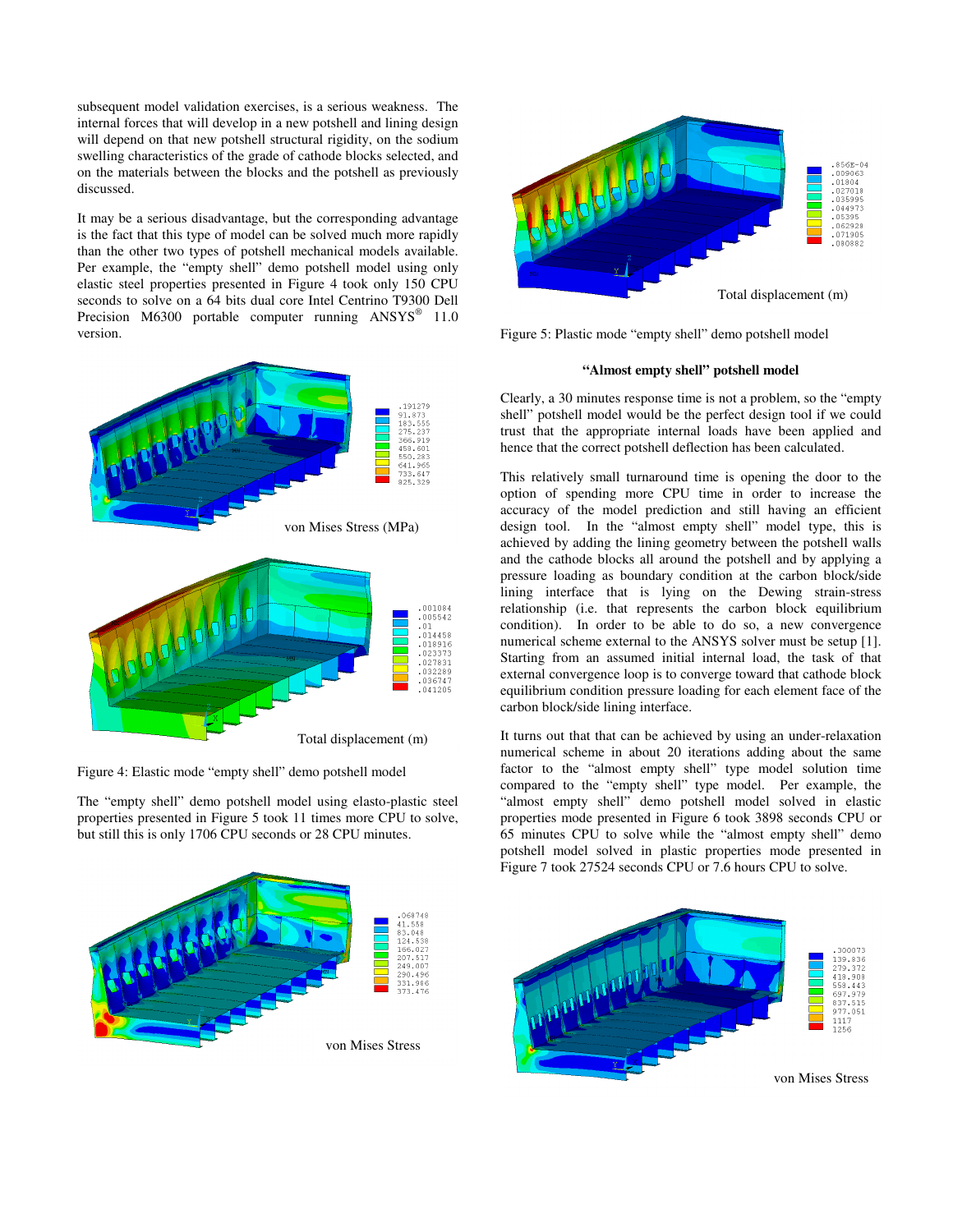

Figure 6: Elastic mode "almost empty shell" demo potshell model



Figure 7: Plastic mode "almost empty shell" demo potshell model

It is interesting to notice that there is a lot less difference between the potshell deflection of the elastic and plastic properties modes results in the case of the "almost empty shell" model type as compared to the "empty shell" model type. This result can easily be explained by the fact that the internal load of the "almost empty shell" model type has automatically adjusted itself proportionally to the potshell structure rigidity has it can be seen in Figures 8 and 9.



Individual element face strain-stress location on the Dewing curve



Figure 8: Elastic mode "almost empty shell" internal pressure load



Figure 9: Plastic mode "almost empty shell" internal pressure load

An overnight turn-around time is certainly not as convenient as a 30 minutes one, but it might be well worth if the accuracy of the model prediction and hence the model reliability as a design tool is significantly increased.

# **"Half empty shell" potshell model**

Historically, the "almost empty shell" potshell model type has been developed after the "empty shell" and the "half empty shell" potshell model types as a compromise between model turn-around time and model accuracy. At the time, the potshell model type that was considered as the most accurate, the "half empty shell" potshell model was taking far too much CPU time to solve even on expensive supercomputer. Today, despite the success of the "almost empty shell" potshell model type to offer that compromise, it is a good time to reevaluate the value of the "half empty shell" potshell model type as a design tool.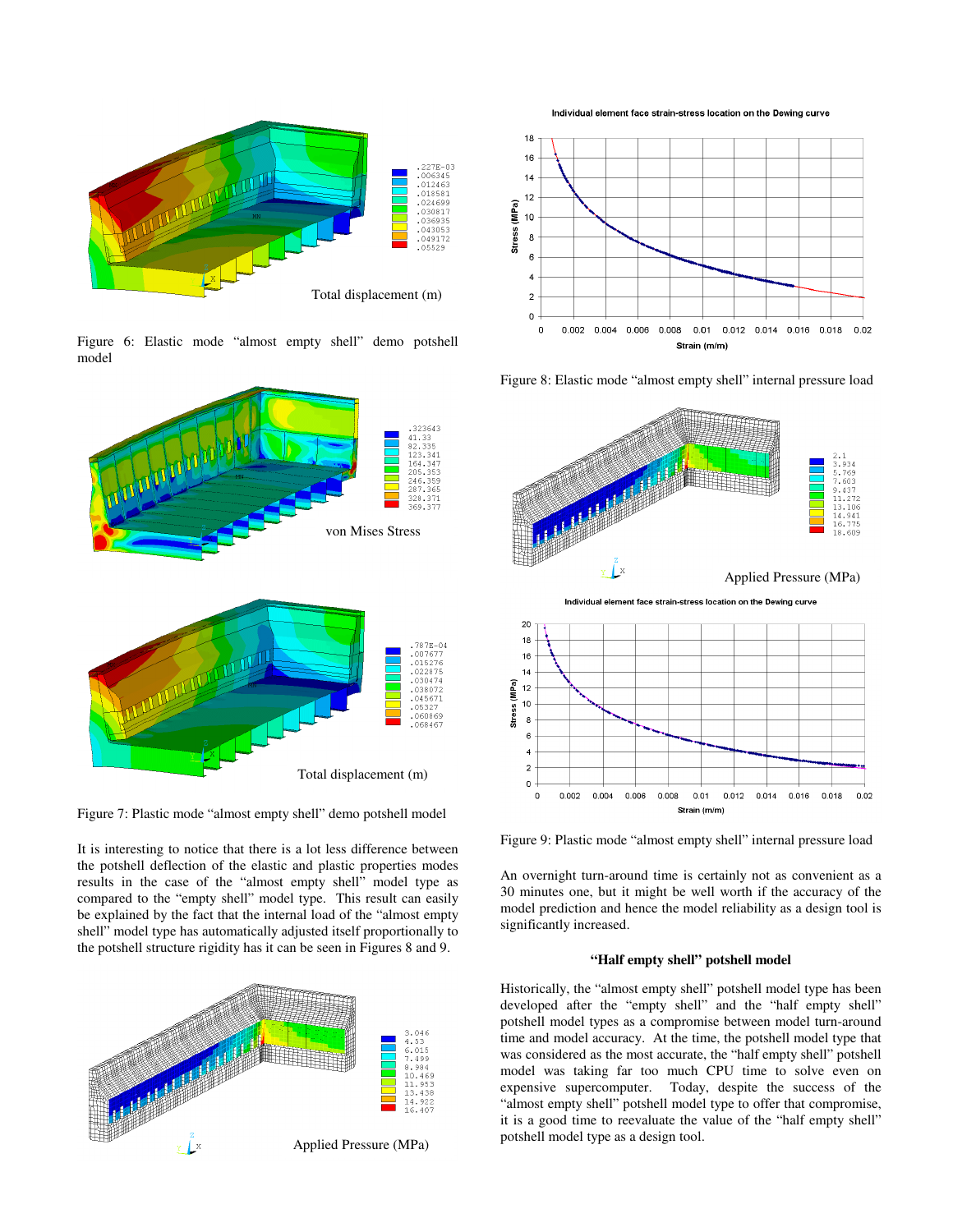In addition to the lining material located between the potshell walls and the cathode carbon blocks already present in the "almost empty shell" potshell model type, the "half empty shell" potshell model type also includes the geometry of the cathode blocks themselves. As already briefly described in [5], the Dewing sodium expansion behavior of the cathode blocks is treated in ANSYS® as a "creeplike" behavior. By definition, this means that it is required to solve that model in transient mode following the build-up of the sodium concentration in the cathode blocks from start-up to around 1000 days of operation where the cathode blocks get fully saturated in sodium. This way, the model computes the incremental build-up of the strain-stress relationship due to the gradual and non-uniform carbon swelling generated from the gradual increase in the sodium concentration in the cathode blocks and also to the gradual and non-uniform restraining effect of the potshell on the cathode blocks sodium expansion. Of course, this must be done using relatively small time steps hence the huge CPU time requirement.

The setup of the model in  $ANSYS^{\circledast}$  and the optimization of the time steps size represent a serious model development and testing effort, yet fortunately, the bulk of the R&D model development work had already been done about 20 years ago! Reference [5] reports 90 MFLOPS of sustained performance on solving such a model using ANSYS® 4.4a on a CRAY X-MP/24. We can now report 6000 MFLOPS of sustained performance while solving a similar model using the SPARSE solver available in  $ANSYS^{\circledast}$  11 on the 64 bits dual core Intel Centrino T99300 Dell Precision M6300 portable computer. This huge increase in MFLOPS is due to improvements in both the hardware and the software side. On the software side, Reference [5] reports delays caused by huge I/O activities and corresponding huge I/O wait time. With the use of the SPARSE solver available in  $ANSYS^{\circledast}$  11.0, it is possible to solve the model in-core using 2.4 GB of RAM out of the 4.0 GB of RAM available on the computer. Furthermore, because it is a dual core computer and  $ANSYS^@$  solver is using both processors, the CPU time and elapse time are about equal most of the time.

Despite the software side improvements, solving a "half empty shell" potshell model still requires a lot of computer power, clearly, all the computing resources available on the Dell M6300 were required. Solving the "half empty shell" demo potshell model in elastic properties mode presented in Figure 8 took 25,335 CPU seconds or 7.0 CPU hours which is 6.5 times more than what was required to solve the "almost empty shell" demo potshell model in elastic properties mode. Solving the "half empty shell" demo potshell model in plastic properties mode presented in Figure 9 took 103842 CPU seconds or 1.2 CPU days which is 3.8 times more than what was required to solve the "almost empty shell" demo potshell model in plastic properties mode. It is interesting to note that the CRAY X-MP/24 would have required about 80 CPU days to solve the save model at 90 MFLOPS, which could explain why Figure 1 of [5] presents model results after 60 days of cathode life only!





Figure 8: Elastic mode "half empty shell" demo potshell model



Figure 9: Plastic mode "half empty shell" demo potshell model

Both in elastic and in elasto-plastic property mode, the results of the "almost empty shell" and the "half empty shell" potshell model are quite similar, yet, in both cases, the "half empty shell" potshell model predicts less side deflection because the "half empty shell" model type also predicts a significant cathode panel upward deflection accommodating part of that cathode panel expansion which is of course not accounted for by the "almost empty shell" model type. It is important to point out that that cathode panel upward deflection has an impact on the MHD cell stability as demonstrated in [9] and only the solution of an "half empty shell" potshell model type generates the data required to account for that cathode panel upward deflection in the MHD cell stability model.

# **Conclusions**

Three types of ANSYS® based thermo-mechanical potshell models have been presented and described in details. Nowadays, all three types of models can be used as potshell design tools.